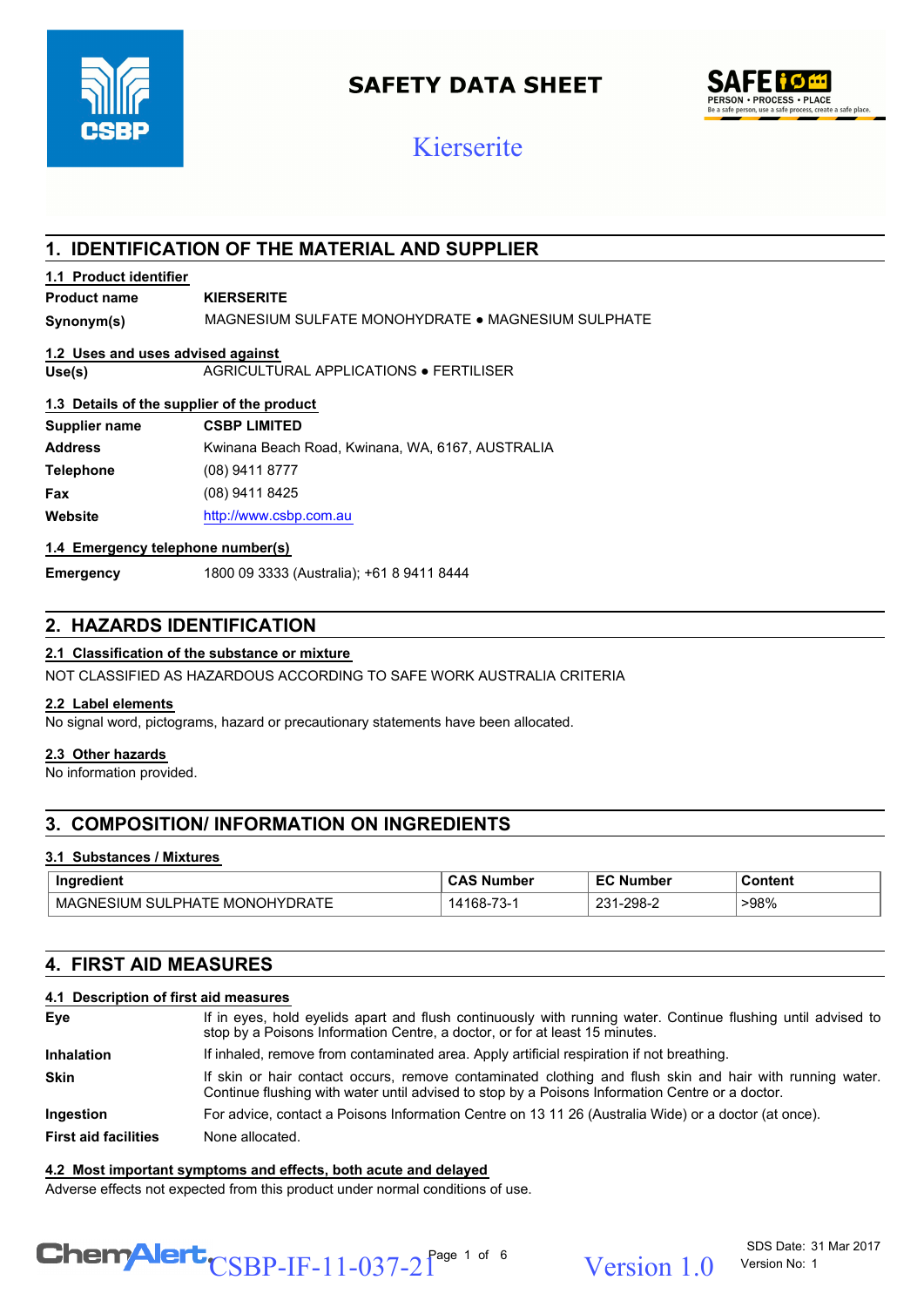#### **4.3 Immediate medical attention and special treatment needed**

Treat symptomatically.

## **5. FIRE FIGHTING MEASURES**

#### **5.1 Extinguishing media**

Use an extinguishing agent suitable for the surrounding fire.

#### **5.2 Special hazards arising from the substance or mixture**

Non flammable. May evolve toxic gases (sulphur oxides) when heated to decomposition.

#### **5.3 Advice for firefighters**

Evacuate area and contact emergency services. Toxic gases may be evolved in a fire situation. Remain upwind and notify those downwind of hazard. Wear full protective equipment including Self Contained Breathing Apparatus (SCBA) when combating fire. Use waterfog to cool intact containers and nearby storage areas.

#### **5.4 Hazchem code**

None allocated.

## **6. ACCIDENTAL RELEASE MEASURES**

#### **6.1 Personal precautions, protective equipment and emergency procedures**

Wear Personal Protective Equipment (PPE) as detailed in section 8 of the SDS.

#### **6.2 Environmental precautions**

Prevent product from entering drains and waterways.

#### **6.3 Methods of cleaning up**

Contain spillage, then cover / absorb spill with non-combustible absorbent material (vermiculite, sand, or similar), collect and place in suitable containers for disposal.

#### **6.4 Reference to other sections**

See Sections 8 and 13 for exposure controls and disposal.

## **7. HANDLING AND STORAGE**

#### **7.1 Precautions for safe handling**

Before use carefully read the product label. Use of safe work practices are recommended to avoid eye or skin contact and inhalation. Observe good personal hygiene, including washing hands before eating. Prohibit eating, drinking and smoking in contaminated areas.

#### **7.2 Conditions for safe storage, including any incompatibilities**

Store in a cool, dry, well ventilated area, removed from incompatible substances and foodstuffs. Ensure containers are adequately labelled, protected from physical damage and sealed when not in use.

#### **7.3 Specific end use(s)**

No information provided.

## **8. EXPOSURE CONTROLS / PERSONAL PROTECTION**

#### **8.1 Control parameters**

#### **Exposure standards**

No exposure standards have been entered for this product.

#### **Biological limits**

No biological limit values have been entered for this product.

#### **8.2 Exposure controls**

Avoid inhalation. Use in well ventilated areas. Where an inhalation risk exists, mechanical extraction ventilation is recommended. **Engineering controls**

# $\text{CSBP-IF-11-037-2}^{\text{Page 2 of 6}}$  Version 1.0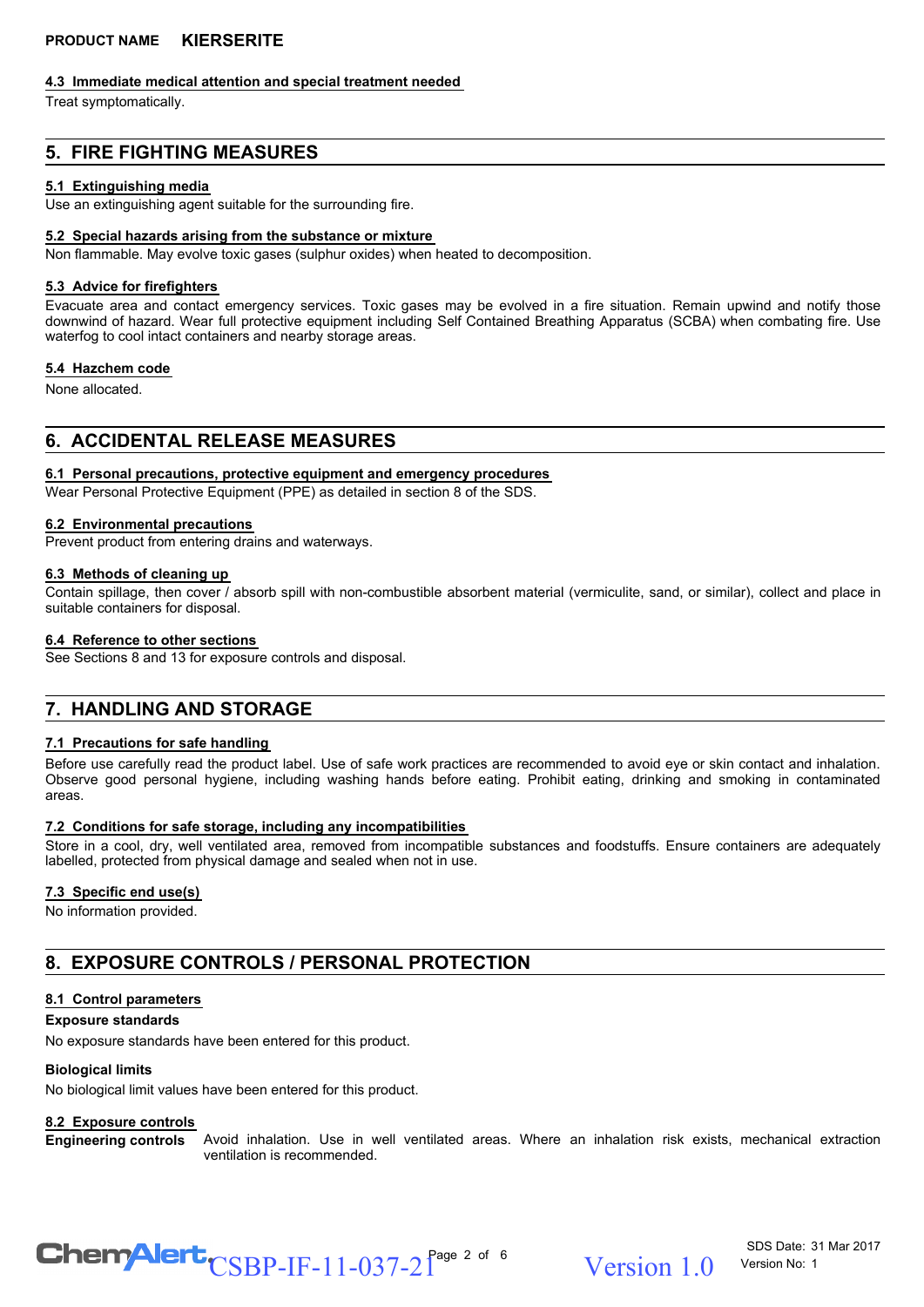#### **PPE**

**Eye / Face** Wear dust-proof goggles. **Hands** Wear PVC or rubber gloves. **Body** When using large quantities or where heavy contamination is likely, wear coveralls. **Respiratory** Where an inhalation risk exists, wear a Class P1 (Particulate) respirator.



## **9. PHYSICAL AND CHEMICAL PROPERTIES**

#### **9.1 Information on basic physical and chemical properties**

| Appearance                       | COLOURLESS CRYSTALLINE SOLID |
|----------------------------------|------------------------------|
| Odour                            | <b>ODOURLESS</b>             |
| <b>Flammability</b>              | <b>NON FLAMMABLE</b>         |
| <b>Flash point</b>               | <b>NOT RELEVANT</b>          |
| <b>Boiling point</b>             | <b>NOT AVAILABLE</b>         |
| <b>Melting point</b>             | <b>NOT AVAILABLE</b>         |
| <b>Evaporation rate</b>          | <b>NOT AVAILABLE</b>         |
| рH                               | <b>NOT AVAILABLE</b>         |
| <b>Vapour density</b>            | <b>NOT AVAILABLE</b>         |
| <b>Specific gravity</b>          | 2.45                         |
| Solubility (water)               | <b>SOLUBLE</b>               |
| Vapour pressure                  | <b>NOT AVAILABLE</b>         |
| <b>Upper explosion limit</b>     | <b>NOT RELEVANT</b>          |
| Lower explosion limit            | <b>NOT RELEVANT</b>          |
| <b>Partition coefficient</b>     | <b>NOT AVAILABLE</b>         |
| <b>Autoignition temperature</b>  | <b>NOT AVAILABLE</b>         |
| <b>Decomposition temperature</b> | <b>NOT AVAILABLE</b>         |
| <b>Viscosity</b>                 | <b>NOT AVAILABLE</b>         |
| <b>Explosive properties</b>      | <b>NOT AVAILABLE</b>         |
| <b>Oxidising properties</b>      | <b>NOT AVAILABLE</b>         |
| <b>Odour threshold</b>           | <b>NOT AVAILABLE</b>         |
| 9.2 Other information            |                              |
| <b>Bulk density</b>              | 1.1                          |
|                                  |                              |

## **10. STABILITY AND REACTIVITY**

#### **10.1 Reactivity**

Carefully review all information provided in sections 10.2 to 10.6.

## **10.2 Chemical stability**

Stable under recommended conditions of storage.

#### **10.3 Possibility of hazardous reactions**

Polymerization is not expected to occur.

#### **10.4 Conditions to avoid**

Avoid heat, sparks, open flames and other ignition sources.

#### **10.5 Incompatible materials**

Incompatible with oxidising agents (e.g. hypochlorites).

#### **10.6 Hazardous decomposition products**

May evolve toxic gases (sulphur oxides) when heated to decomposition.

## **11. TOXICOLOGICAL INFORMATION**

## $\text{CSBP-IF-11-037-2}^{\text{Page 3 of 6}}$  Version 1.0

SDS Date: 31 Mar 2017 Version No: 1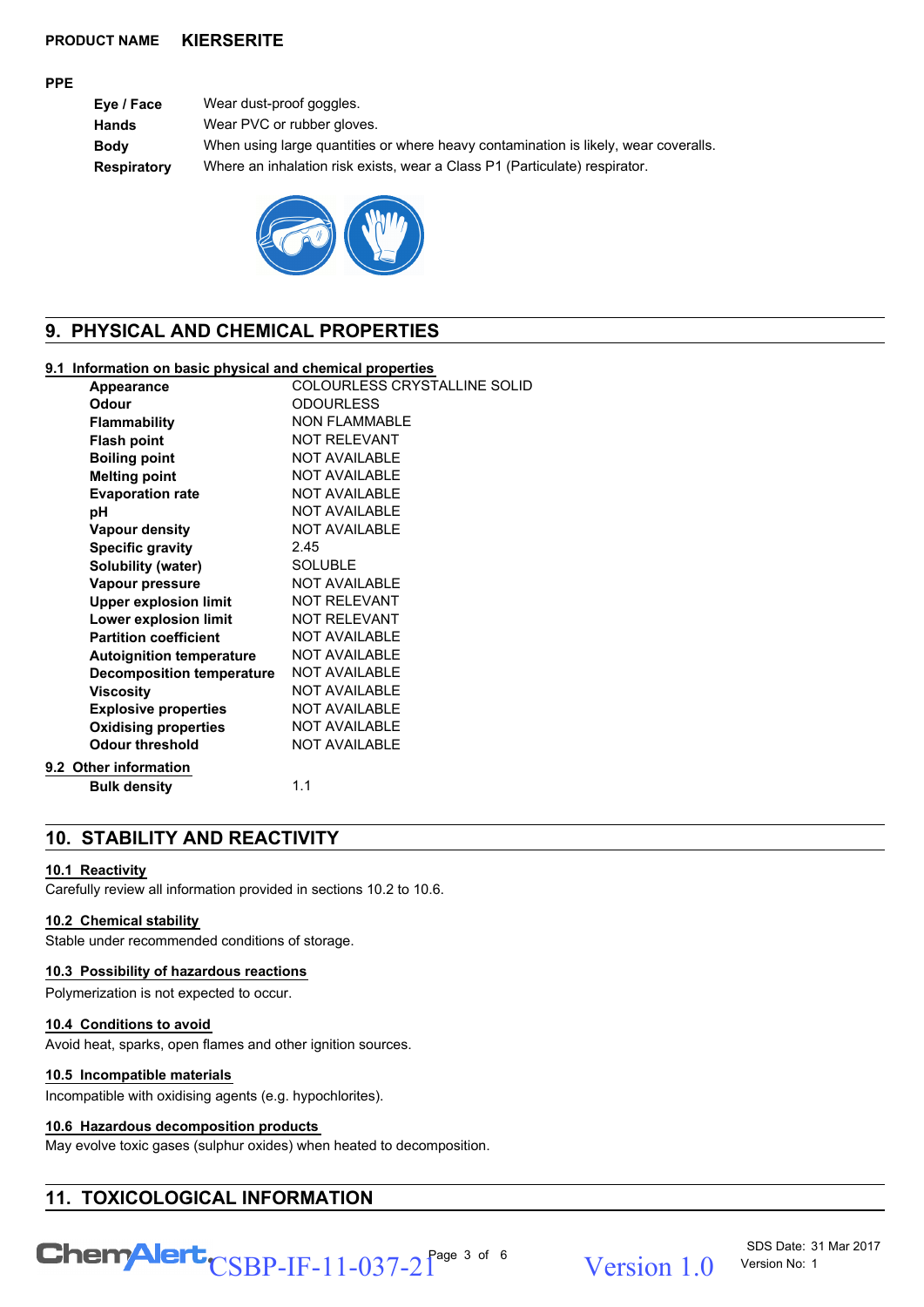#### **11.1 Information on toxicological effects**

| <b>Acute toxicity</b>       | This product is expected to be of low toxicity. Based on available data, the classification criteria are not met.     |  |  |
|-----------------------------|-----------------------------------------------------------------------------------------------------------------------|--|--|
| <b>Skin</b>                 | Not classified as a skin irritant. Prolonged or repeated exposure to dust may result in irritation and<br>dermatitis. |  |  |
| Eye                         | Not classified as an eye irritant. Contact may result in mild irritation, lacrimation and redness.                    |  |  |
| <b>Sensitisation</b>        | Not classified as causing skin or respiratory sensitisation.                                                          |  |  |
| <b>Mutagenicity</b>         | Insufficient data available to classify as a mutagen.                                                                 |  |  |
| Carcinogenicity             | Insufficient data available to classify as a carcinogen.                                                              |  |  |
| <b>Reproductive</b>         | Insufficient data available to classify as a reproductive toxin.                                                      |  |  |
| STOT - single<br>exposure   | Not classified as causing organ damage from single exposure.                                                          |  |  |
| STOT - repeated<br>exposure | Not classified as causing organ damage from repeated exposure.                                                        |  |  |
| <b>Aspiration</b>           | Not relevant.                                                                                                         |  |  |

## **12. ECOLOGICAL INFORMATION**

#### **12.1 Toxicity**

No information provided.

**12.2 Persistence and degradability**

No information provided.

#### **12.3 Bioaccumulative potential**

No information provided.

#### **12.4 Mobility in soil**

No information provided.

#### **12.5 Other adverse effects**

No information provided.

## **13. DISPOSAL CONSIDERATIONS**

#### **13.1 Waste treatment methods**

Dispose of to an approved landfill or waste processing site. Contact the manufacturer/supplier for additional information (if required). **Waste disposal**

Legislation **Dispose of in accordance with relevant local legislation.** 

## **14. TRANSPORT INFORMATION**

#### **NOT CLASSIFIED AS A DANGEROUS GOOD BY THE CRITERIA OF THE ADG CODE, IMDG OR IATA**

|                                     | <b>LAND TRANSPORT (ADG)</b> | <b>SEA TRANSPORT (IMDG / IMO)</b> | AIR TRANSPORT (IATA / ICAO) |
|-------------------------------------|-----------------------------|-----------------------------------|-----------------------------|
| 14.1 UN Number                      | None allocated.             | None allocated.                   | None allocated.             |
| 14.2 Proper<br><b>Shipping Name</b> | None allocated.             | None allocated.                   | None allocated.             |
| 14.3 Transport<br>hazard class      | None allocated.             | None allocated.                   | None allocated.             |
| 14.4 Packing Group                  | None allocated.             | None allocated.                   | None allocated.             |

#### **14.5 Environmental hazards**

No information provided.

#### **14.6 Special precautions for user**

**Hazchem code** None allocated.

# $\text{CSBP-IF-11-037-2}^{\text{Page 4 of 6}}$  Version 1.0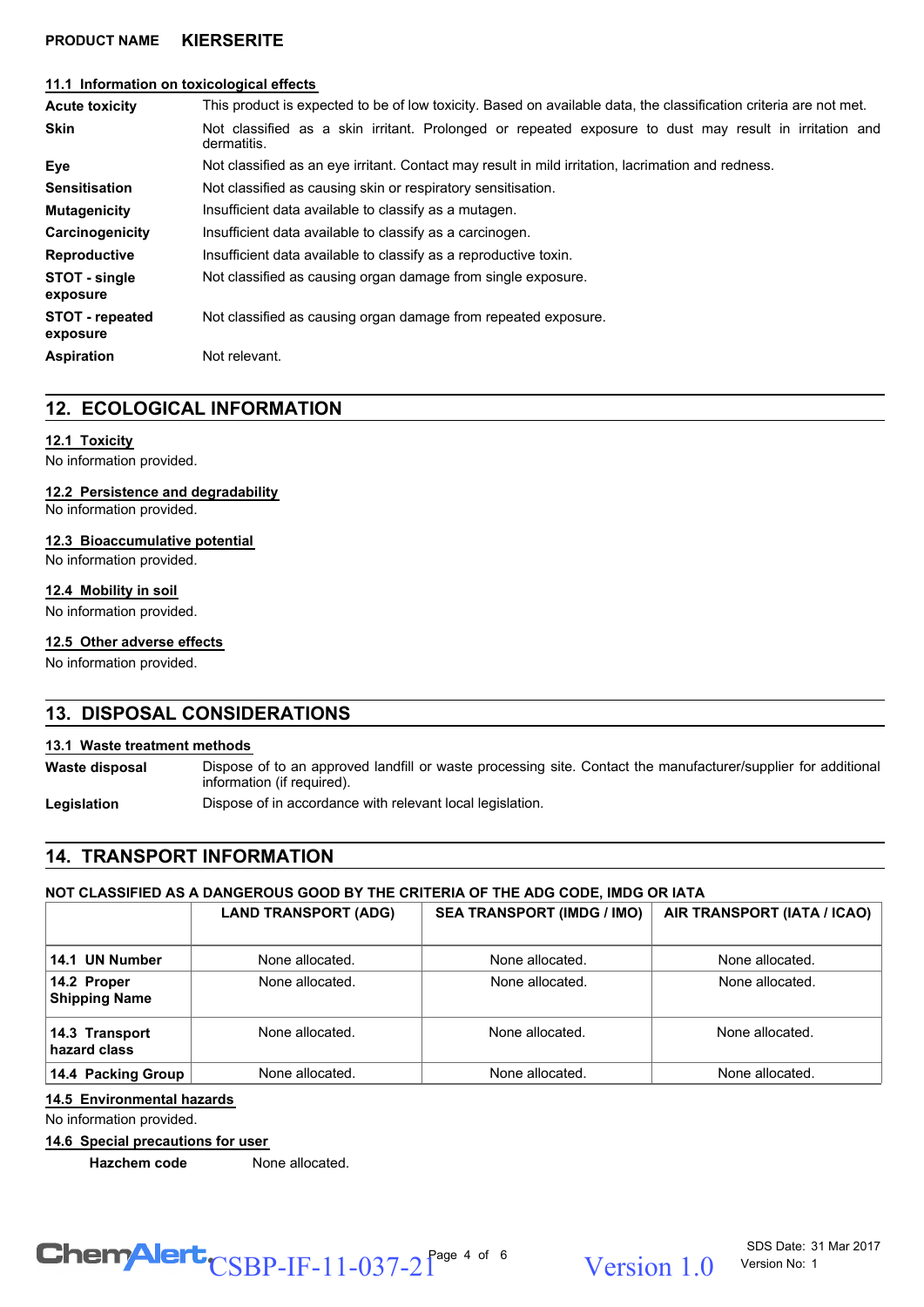## **15. REGULATORY INFORMATION**

**15.1 Safety, health and environmental regulations/legislation specific for the substance or mixture**

- A poison schedule number has not been allocated to this product using the criteria in the Standard for the Uniform Scheduling of Medicines and Poisons (SUSMP). **Poison schedule**
- Safework Australia criteria is based on the Globally Harmonised System (GHS) of Classification and Labelling of Chemicals. **Classifications**

The classifications and phrases listed below are based on the Approved Criteria for Classifying Hazardous Substances [NOHSC: 1008(2004)].

**Hazard codes** None allocated.

**Risk phrases** None allocated.

**Safety phrases** None allocated.

**AUSTRALIA: AICS (Australian Inventory of Chemical Substances)** All components are listed on AICS, or are exempt. **Inventory listing(s)**

## **16. OTHER INFORMATION**

#### RESPIRATORS: In general the use of respirators should be limited and engineering controls employed to avoid exposure. If respiratory equipment must be worn ensure correct respirator selection and training is undertaken. Remember that some respirators may be extremely uncomfortable when used for long periods. The use of air powered or air supplied respirators should be considered where prolonged or repeated use is necessary. **Additional information**

#### PERSONAL PROTECTIVE EQUIPMENT GUIDELINES:

The recommendation for protective equipment contained within this report is provided as a guide only. Factors such as form of product, method of application, working environment, quantity used, product concentration and the availability of engineering controls should be considered before final selection of personal protective equipment is made.

#### HEALTH EFFECTS FROM EXPOSURE:

It should be noted that the effects from exposure to this product will depend on several factors including: form of product; frequency and duration of use; quantity used; effectiveness of control measures; protective equipment used and method of application. Given that it is impractical to prepare a report which would encompass all possible scenarios, it is anticipated that users will assess the risks and apply control methods where appropriate.

## $\text{CSBP-IF-11-037-2}^{\text{Page 5 of 6}}$  Version 1.0